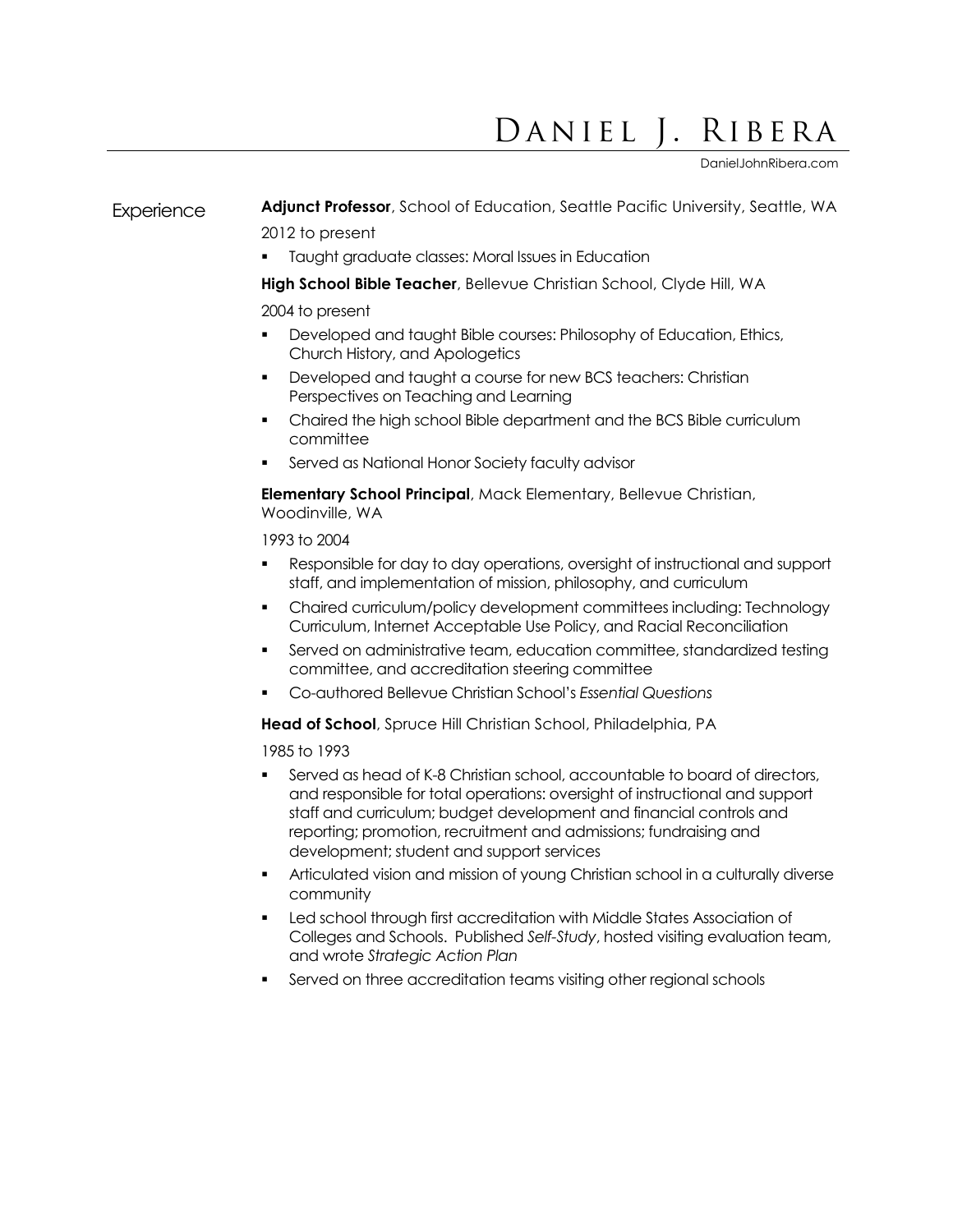| Education            | Seattle Pacific University, Seattle, WA                                                                                                              |
|----------------------|------------------------------------------------------------------------------------------------------------------------------------------------------|
|                      | Doctor of Education (Ed. D.), 2002 - 2012                                                                                                            |
|                      | Dissertation: The Meaning and Practice of the Integration of Faith and<br>٠<br>Learning                                                              |
|                      | 3.9 GPA                                                                                                                                              |
|                      | Western Washington University, Seattle, WA                                                                                                           |
|                      | Continuing Principal Certificate, Educational Administration and Supervision,<br>$1998 - 1999$                                                       |
|                      | 4.0 GPA                                                                                                                                              |
|                      | Westminster Theological Seminary, Philadelphia, PA                                                                                                   |
|                      | Master of Arts in Religion (M.A.R.), 1979 - 1983                                                                                                     |
|                      | City College of New York, New York, NY                                                                                                               |
|                      | Bachelor of Science in Education (B.S. Ed.), 1974 – 1979                                                                                             |
| Certifications       | Continuing Administrator and Teacher Certificates, Washington                                                                                        |
| and                  | Certificate #321297D                                                                                                                                 |
| Endorsements         | Endorsement: P-12 Principal<br>٠                                                                                                                     |
|                      | Endorsement: 4-12 Technology Education<br>٠                                                                                                          |
|                      | Endorsement: 4-12 Comparative Religion<br>٠                                                                                                          |
| Publications         | Spiritual Formation, Workshop, NWCSI Teachers Convention, 2012                                                                                       |
| and<br>Presentations | The Meaning and Practice of the Integration of Faith and Learning,<br>Workshop, NWCSI Teachers Convention, 2012                                      |
|                      | History-defining Theses: Marxism and Christianity, at School of Literature and<br>Journalism, Xiangtan University, Xiangtan City, Hunan, China, 2010 |
|                      | Understanding by Design: An Exemplary Curriculum Theory, at School of<br>Education, Zhejiang University, Hangzhou, Zhejiang, China, 2010             |
|                      | Defining the Distinctives of the Christian School, at John Wesley Theological<br>College, Budapest, Hungary, 2008                                    |
|                      | Miracles, Mystery, and Magic in the Bible, in Literature, and in Life, Workshop,<br>NWCSI & ACSI Teachers Convention, 2005                           |
|                      | Improving Learning with Communication, Reflection, and Research Using<br>Web Tools, Workshop, NWCSI & ACSI Teachers Convention, 2005                 |
|                      | The Church, the Home and the School: A Partnership Re-examined, in<br>Christian Educators Journal, 2003                                              |
|                      | The Mission of the Christian School: Workshop for Building a Mission<br>Statement, Workshop, NWCSI Teachers Convention, 2002                         |
|                      | Educating Christianly in a Postmodern World, Workshop, NWCSI Teachers<br>Convention, 2000                                                            |
|                      | One Day in the Life of a Teacher, in Christian Home & School, 1994                                                                                   |